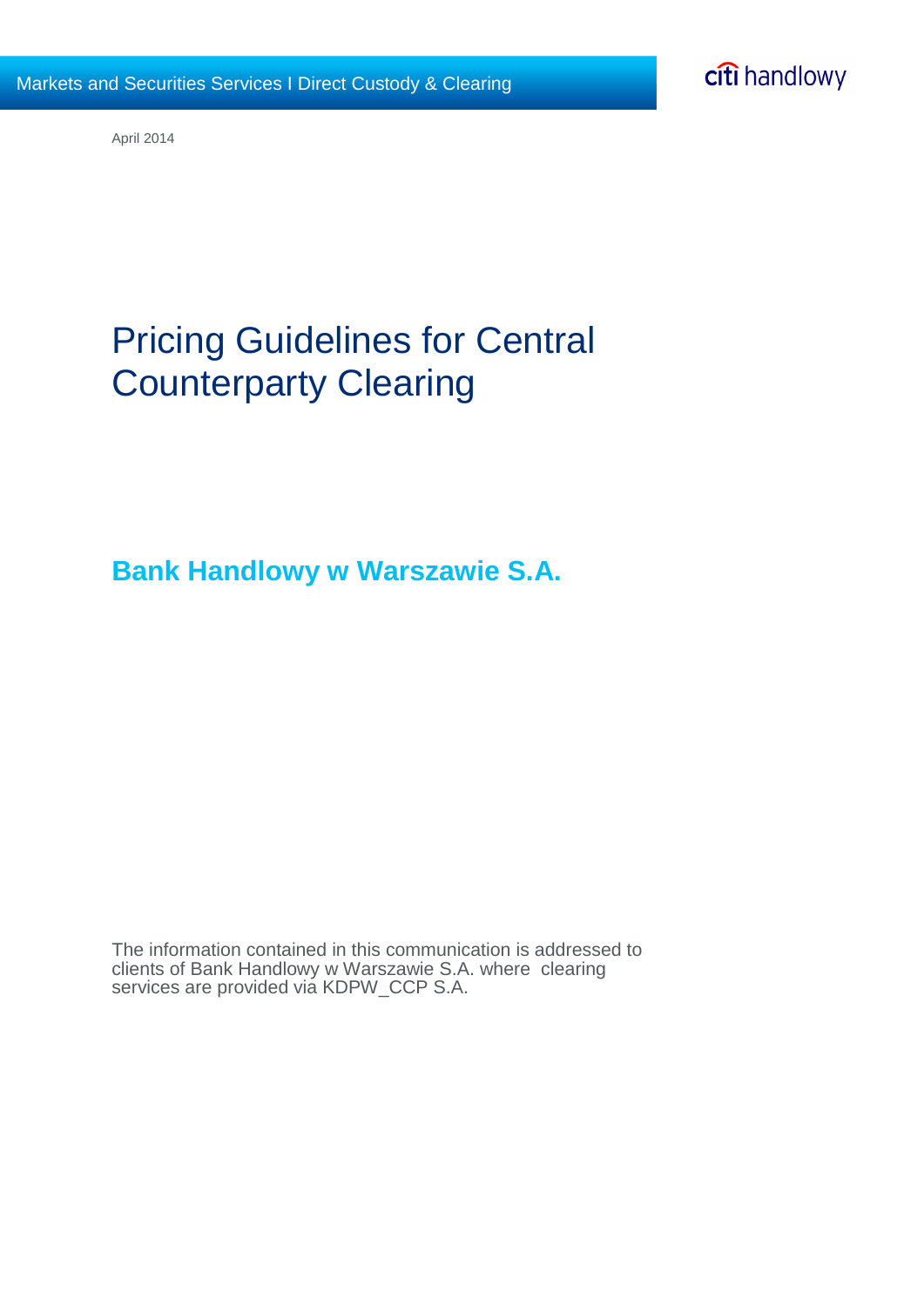# 1. Overview

- $\bullet$  EMIR<sup>1</sup> entered into force on 16 August 2012 and requires that each existing central counterparty ("CCP") established in the European Union applies for reauthorisation pursuant to the terms of this legislation.
- As a clearing member who is subject to EMIR, Bank Handlowy w Warszawie S.A. (hereinafter referred to as "we", "us", "our" or "Bank Handlowy") is required to:
	- publically disclose the prices and fees associated with the clearing services we provide (EMIR Article 38(1));
	- offer our clients a choice between omnibus client segregation ("Omnibus Account") and individual client segregation ("Individual Account") account types (EMIR Article 39(5)); and
	- publically disclose levels of protection we offer to clients, in respect of account types, the corresponding degrees of segregation and the associated costs (EMIR Article 39(7)).
- These Pricing Guidelines set out, for the purposes of EMIR Article 38(1) and 39(7), are indicative pricing and costs for providing clearing services on KDPW\_CCP. Bank Handlowy's fees may vary and will depend upon account structures and the products and services offered.
- For further information regarding the levels of protection associated with the different levels of segregation please see our EMIR Disclosure Document which will be published shortly.
- 1. Regulation (EU) No 648/2012 on derivatives, central counterparties and trade repositories (known as the European Markets Infrastructure Regulation)

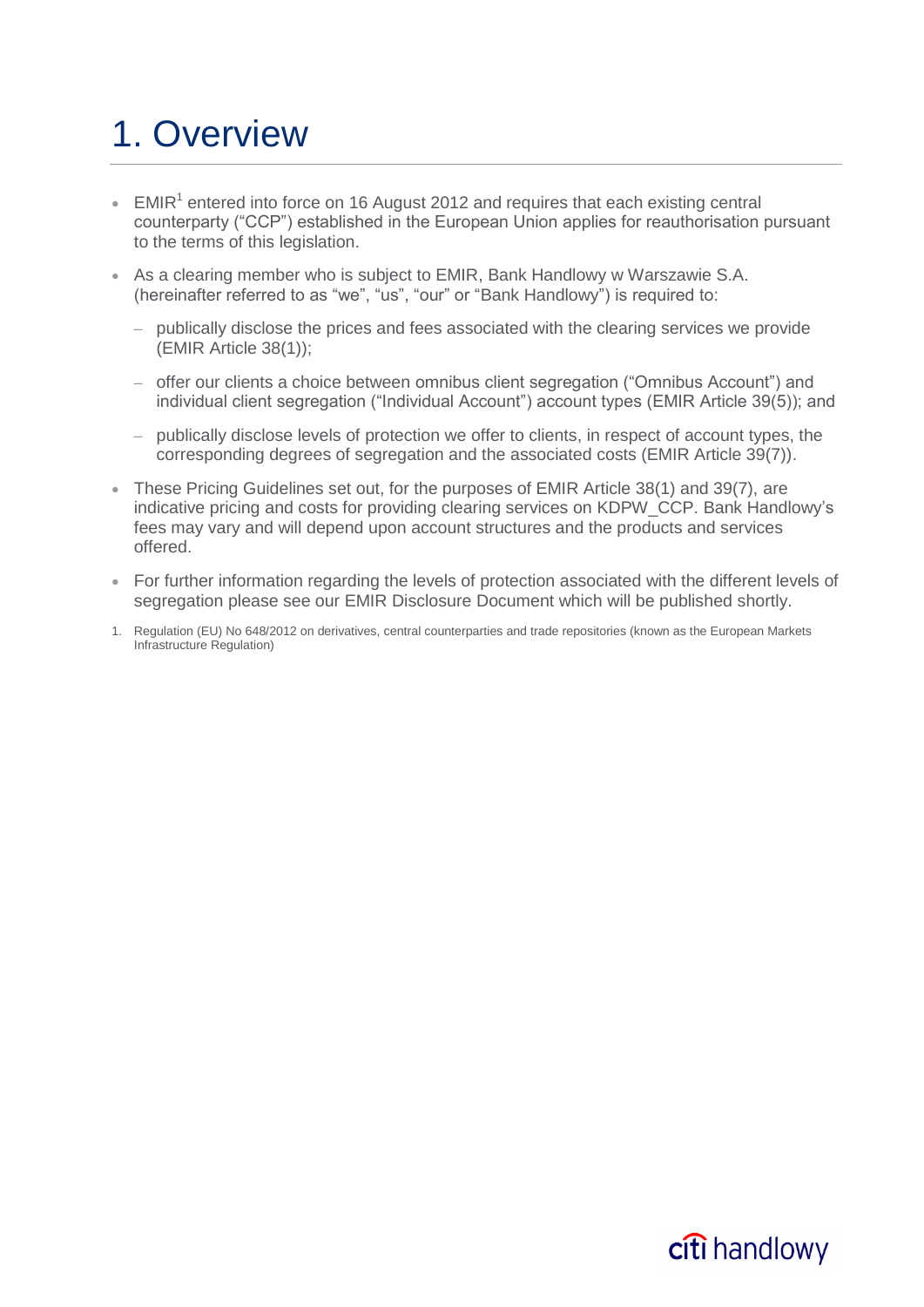## 2. Client Clearing Fees

### **Pricing Structure**

- Bank Handlowy uses an unbundled fee schedule and example fees are set out in the CCP Annex. Pricing generally consists of two elements:
	- Bank Handlowy's Fees

The relevant Bank Handlowy's Fees may change from time to time and will be set out in separate client agreements and associated fee schedules.

The charges set out in the CCP Annex are based on currently available information from KDPW CCP and are indicative of the maximum charge that could be applied to the stand alone provision of clearing services for the services listed in the table in the CCP Annex.

– Out of Pocket Fees

The fees set out in the CCP Annex are not inclusive of any fees or charges applied by any applicable exchange and/or KDPW\_CCP and/or other third parties (including, without limitation, commissions, fees or taxes) ("Out of Pocket Fees") for the provision of clearing services, and will vary depending on the clients omnibus segregation or individual segregation arrangements. All Out of Pocket Fees will be passed on to clients at cost. Out of Pocket Fees may change from time to time and are generally outside of Bank Handlowy's control. Any changes in these fees will be reflected in the passthrough to clients.

### **Pricing Discounts**

The maximum prices set out in the CCP Annex do not include any discounts that may be applicable to Bank Handlowy's Fees. Any discounts offered will be particular to the circumstances of each client and will factor in a number of variables including, and without limitation:

- the client's relationship with the Bank Handlowy business as a whole;
- client volumes;
- client internal Bank Handlowy credit rating;
- instrument type;
- tailoring of services.

Other services may attract additional charges, for example, the type of collateral provided by clients, alternative currency margining, or non-standard reporting solutions.

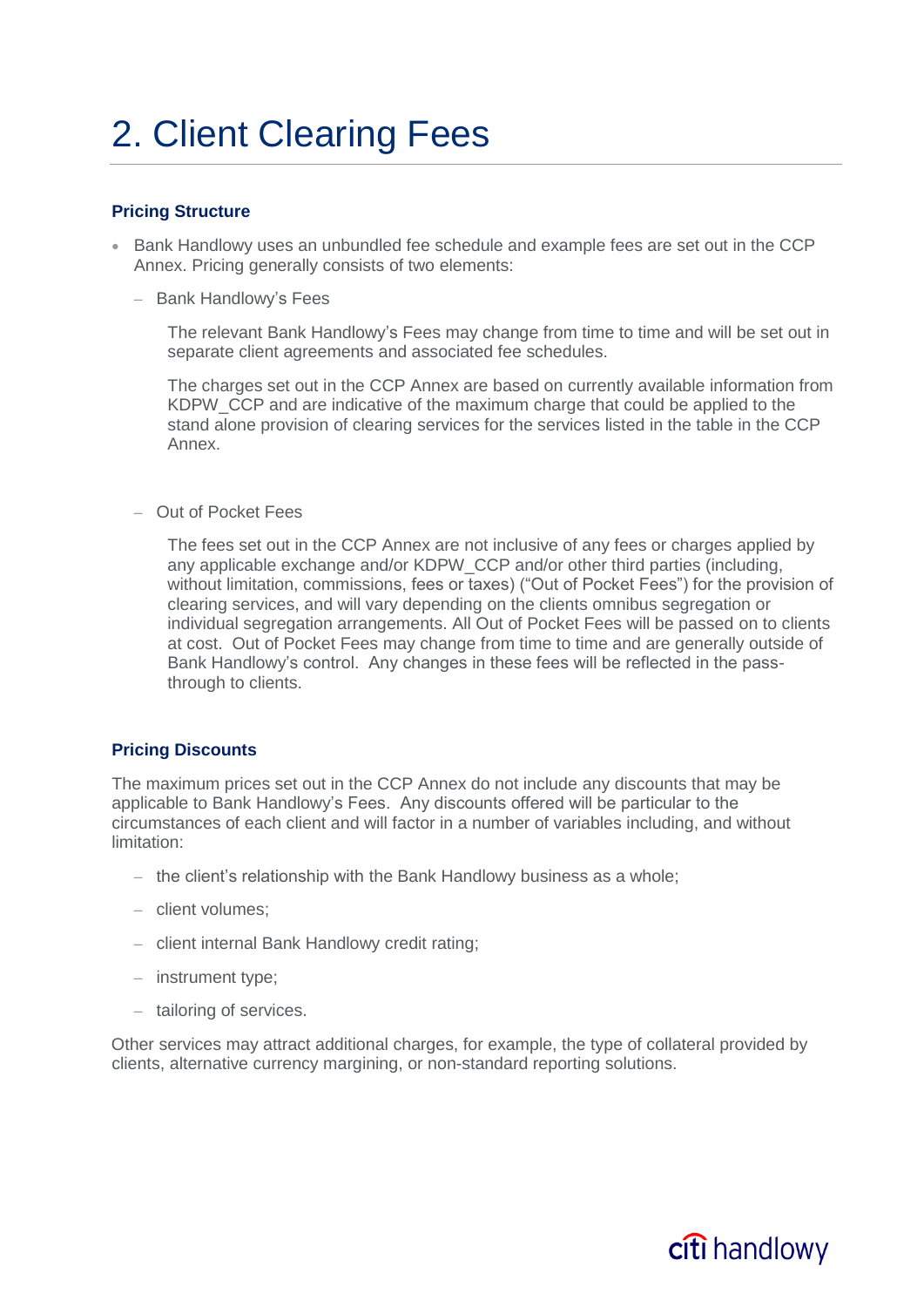## **The Following Illustrates How Fees May be Impacted by Different Variables**



In addition certain clients may benefit from discounts applied to Out of Pocket Fees such as lower CCP fees for high volume providers. The application of those lower fees is outside of Bank Handlowy's control. Bank Handlowy will pass on such lower fees to clients if receives as part of the standard invoicing process.

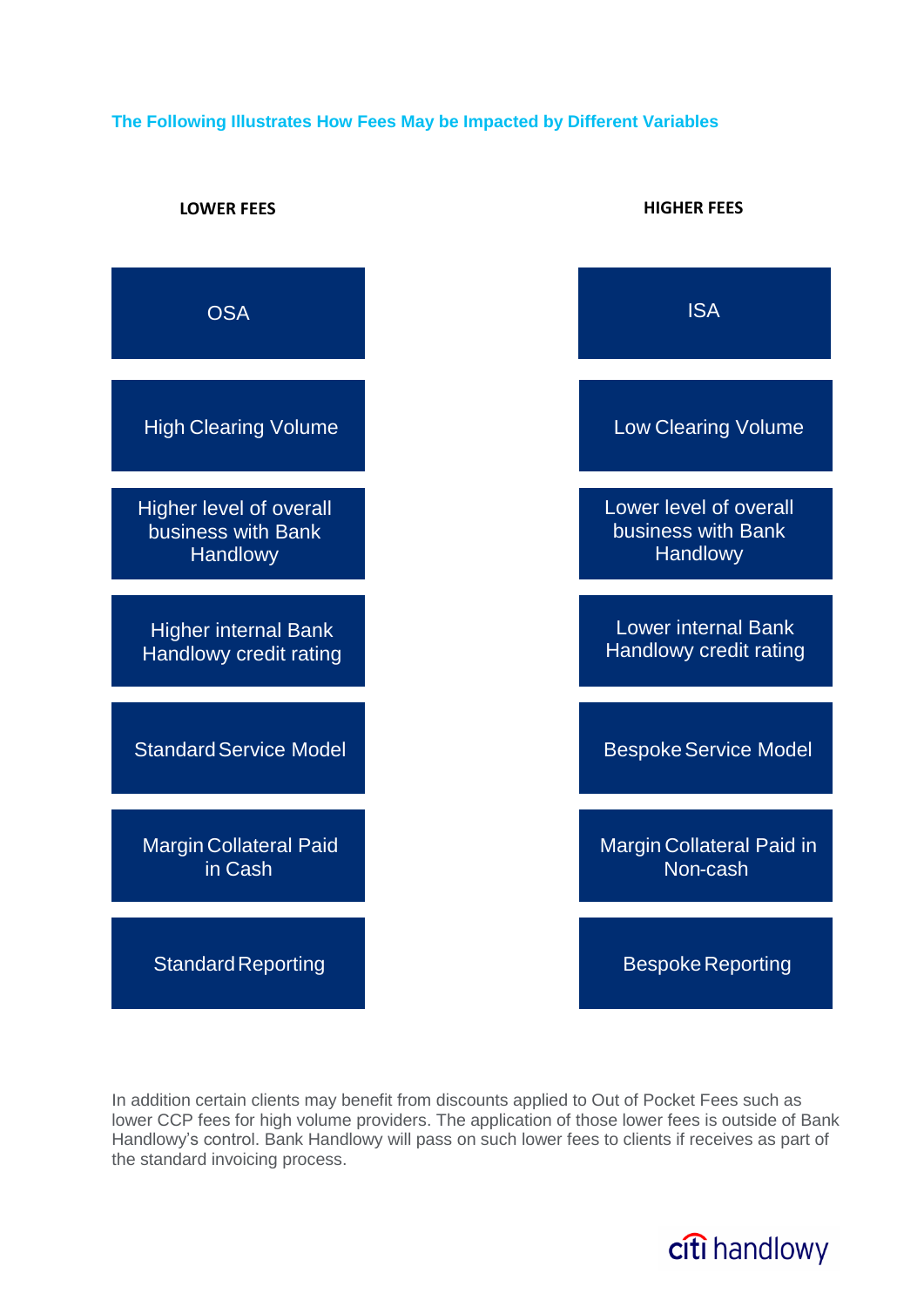# 3. Individually Segregated Accounts

- For any particular CCP service, clients may choose between an Omnibus Segregated Account or Individual Segregated Account offered by Bank Handlowy. As reflected above, different account structures at different CCPs may result in varying costs due to increased complexity (particularly from an operational and funding perspective).
- Opting for Individual Segregated Accounts may involve additional charges or costs that will be supplemental to any charges that would otherwise apply for Omnibus Segregated Accounts. In particular, the selection of an Individually Segregated Account may expose clients to additional Out of Pocket Fees, including without limitation, banking and payment transfer fees. Such charges will be passed on to clients.
- The overall costs and operational implications of the different Individually Segregated Accounts are still being developed in the industry and so may be subject to change in the near future. We will disclose any such changes in accordance with our obligations under EMIR.

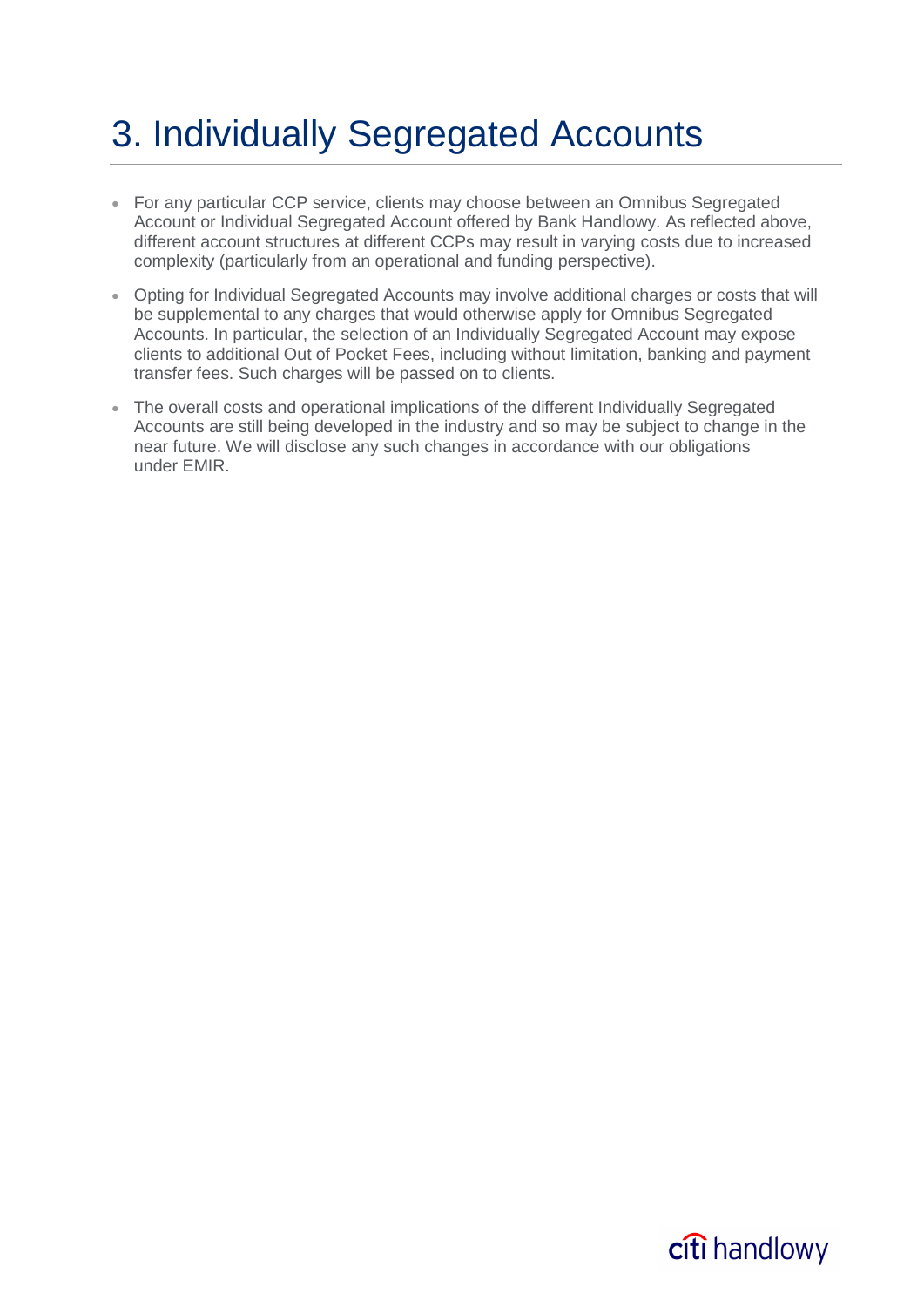# 4. CCP Annex

Bank Handlowy's maximum fees for provision of clearing services at KDPW\_CCP are set out below. These fees do not include specific Out of Pocket Fees (as defined above).

## **KDPW\_CCP S.A.**

#### **Service Component Fee**

| Bank Handlowy Clearing Fee (per execution)                                             | Maximum of $€1.20$            |
|----------------------------------------------------------------------------------------|-------------------------------|
| Out of Pocket Fees                                                                     | Passed though at cost         |
| Bank Handlowy Omnibus Account Fee                                                      | No fee                        |
| Bank Handlowy Individual Segregated Account Fee-<br>Porting Not Possible (per account) | No fee                        |
| Bank Handlowy Individual Segregated Account Fee-<br>Porting Possible (per account)     | Maximum of $E$ ,000 per month |

A hypothetical pricing example is set out below. Note that this is for illustrative purposes only and the fees quoted may be subject to some, all, or none of the variables and discounts set out above, depending on circumstances and criteria applicable from time to time;

#### Scenario:

- Low volume client with less than 10,000 executions per month
- ISA structure with porting possible (one account)

#### Estimated Fees

- Bank Handlowy Fees
	- Clearing Fee: EUR1.20 per execution = Total fee of **EUR12,000 per month**
	- ISA Fee: **EUR24,000 annually**
- Out of Pocket Fees (not inclusive)
	- KDPW\_CCP Clearing fee per execution = **0.0035 % of the value of the transaction,** however, not less than 0.2 PLN and not more than 2.5 PLN per transaction (execution);
	- KDPW\_CCP ISA Fee = KDPW\_CCP NCM Membership Fee of **PLN 10 000 annually**;
	- Fee for sending a unit message **0.10 PLN** (sending a KDPW participant a message containing the terms of one transaction made in organised trading by an entity which is not a participant).

Full details of KDPW\_CCP's fees can be found at [http://www.kdpwccp.pl/en/Rules/Organised%20trading/Zal\\_1\\_TO\\_o\\_zorg\\_02\\_2014\\_EN.pdf](http://www.kdpwccp.pl/en/Rules/Organised%20trading/Zal_1_TO_o_zorg_02_2014_EN.pdf)